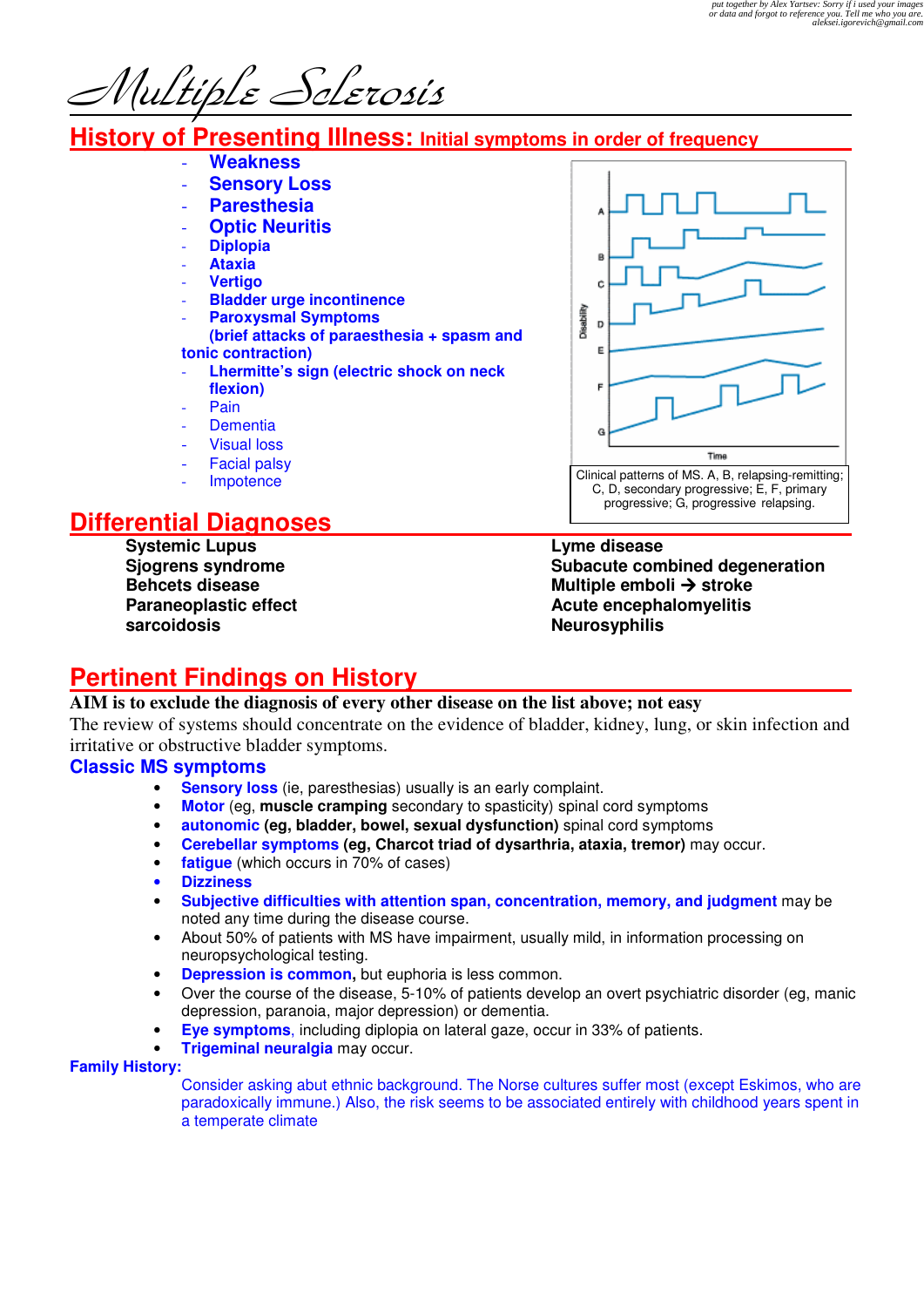#### **Optic neuritis** = **the initial presentation of 15% of patients with MS**.

**!! Fifty percent of all patients who present with ON have MS !!** 

**Isolated episodes of ON, even if they are recurrent, do not represent MS.** 

- **= Acute onset (minutes or hours) of** 
	- **single eye visual blurring**,
	- **decreased acuity** (ie, usually scotoma),
	- **decreased color perception**,
	- **discomfort of the moving eye**

### **3 phenomena of optic neuritis:**

- 1. **Phosphenes:** flashes of light when you move your eyes
- 2. **Uhthoff phenomenon:** eye symptoms made worse by HEAT
- 3. **Pulfrich effect:** rate of transmission between the optic nerves are unequal, thus a sense of disorientation in traffic

### **!! BILATERAL OPTIC NEURITIS IS RARE !!**

# **Findings on Examination**

## **:focus on long white matter tracts:**

### **Eye:Optic neuritis**

- funduscopy results are usually normal: UNLESS your pt is a chronic sufferer, in which case expect OPTIC NERVE ATROPHY: a pale and useless-looking optic disk  *"The patient sees nothing and the doctor sees nothing."*
- Light Reaction: afferent pupillary defect (i.e cant see thus cant react) may be seen in the affected eye.
- **Visual acuity** usually is impaired (ie, subtle to total blindness).
- **internuclear ophthalmoplegia (INO)** = classic finding; a lesion in the median longitudinal fasciculus (MLF) resulting in
	- **a weakness in adduction of the ipsilateral eye**
	- **nystagmus on abduction of the contralateral eye,**
	- **an incomplete or slow abduction of the ipsilateral eye upon lateral gaze**,
	- **complete preservation of convergence.**
- abnormal pupillary responses,
- **acquired pendular nystagmus :** rapid, small amplitude pendular oscillations of the eyes in the primary position resembling quivering jelly. Patients frequently complain of oscillopsia (subjective jumping/jerking of objects in the field of vision), which impairs visual performance loss of smooth eye pursuit.

#### **YOU HAVE TO FIND ONE OF THESE SIGNS TO EVEN CONSIDER A DIAGNOSIS OF MS**

## **Spinal Cord Symptoms**

= indicative of upper motor neuron dysfunction, as long white matter highways is what the SC is all about

- **Sphincter paralysis** = bladder, bowel, and sexual dysautonomias.
	- **Paralysis**
	- **Spasticity**
	- **hyperreflexia**
	- **Decreased joint position and vibration sense**
	- Decreased pain and temperature (less common)

### **Cerebellar symptoms:**

- **Disequilibrium,** 
	- **truncal or limb ataxia,**
	- **scanning (ie, monotonous) speech,**
- intention tremor,
- **saccadic dysmetria**

Lhermitte sign: Neck flexion results in an **electric shocklike feeling in the torso or extremities**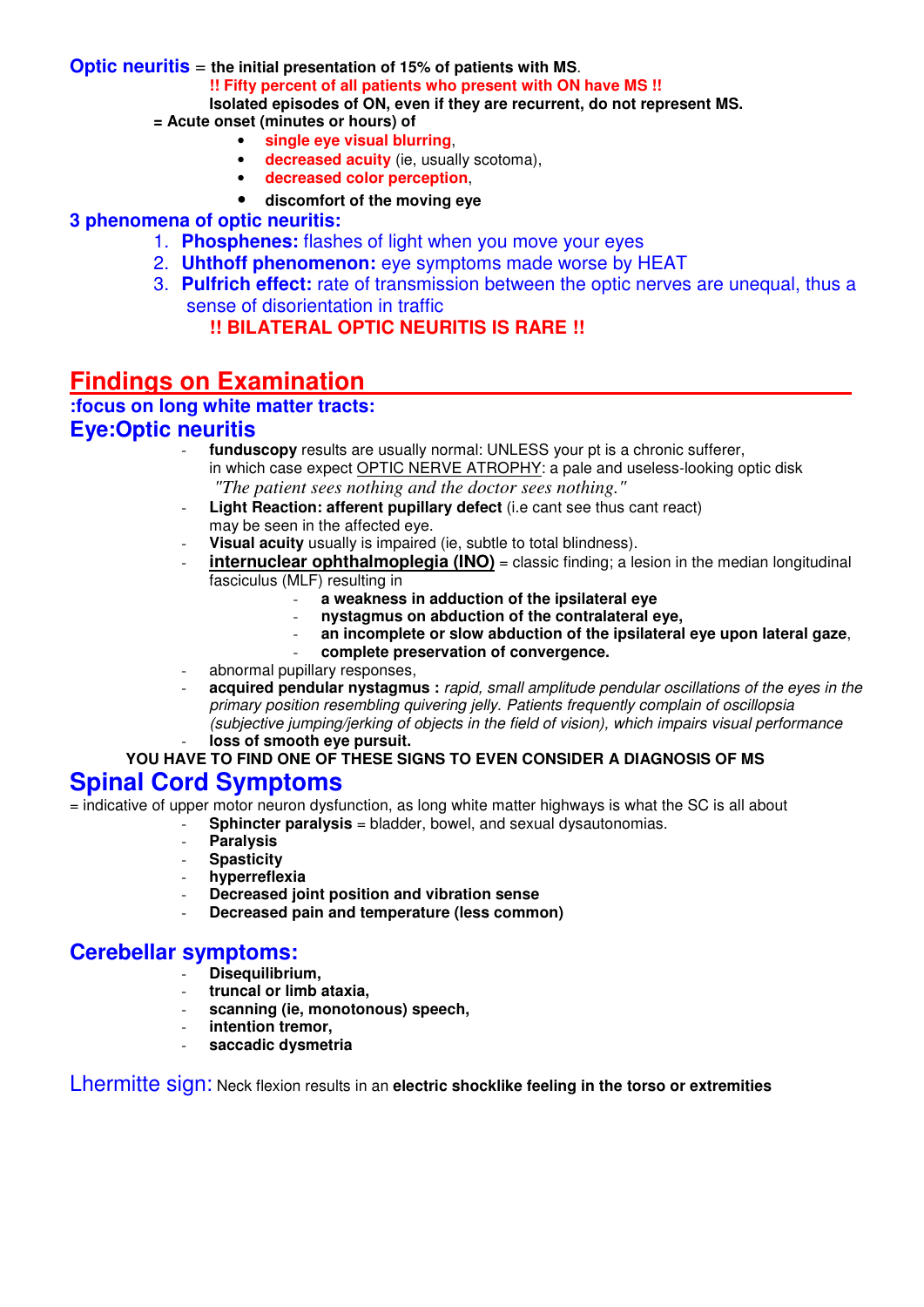# **Tests and Investigations**

## **Visually Evoked Potentials**



The individual visual evoked potentials with the major scotoma superimposed (grey-shaded area).

Approximately 85% of clinically definite MS patients have abnormal VEPs.

### SOMETHING VERY SIMILAR can be done for **somatic sensations** and **hearing**

### **Full Blood Count**

#### **Should be NORMAL;**

 if white cells are increased, you may be looking at a case of meningitis or brain abscess **VDRL:** *Venereal Disease Research Laboratory test*

A blood test used to diagnose syphilis. Neurosyphilis has many manifestations, and can mimic MS in many ways; however it is not as common in civilised countries as it is in Calcutta or London

#### **ESR**

#### Hopefully **NOT ELEVATED**

This is done to rule out infection and various nasty rare illnesses which cause raised ESR such as - **Acute Disseminated Encephalomyelitis** 

Immune-mediated encephalitis (IME), ADE, allergic treatmentn to prior infection, begins 1-2 weeks after event, occus after viral infection or vaccination, affects corpus callosum and white matter (above and below tent), self-limited; steroids may help

#### - **Meningitis**

#### - **Wegener's granulomatosis**

(Sinuses, mucoperiosteal thickening, may destroy bone and cartilage, lungs, necrotizing granulomata, multiple round nodules (2 mm - 9 cm), may cavitate, kidneys, glomerulonephritis most likely to be necrosis of capillary tuft, generalised necrotizing vasculitis of arteries and veins, auto-immune: basement membrane, almost always involves lungs, M = F, 30-50 years of age, symptoms: cough, haemoptysis, fever, wt loss, multiple respecially infections, treatment: cytotoxins, immunosuppression )

### **MRI with Gadolinium Contrast**



- If there was a gold standard for MS diagnosis, MRI would be it.
- The MRI findings are *gadolinium-absorbing lesions over the* white matter tracts in the brain, where the BBB is broken and acute inflammation is taking place.
- This may not pick up small lesions during a period of remission, because some of them re-myelinate.

#### The signature lesions are the **"periventricular high signal areas",** or **"Dawson's Fingers"**

**!** Acute disseminated encephalomyelitis may be radiographically indistinguishable from MS. **BEWARE!!**

#### **CSF**:

#### **Immunochemistry**

#### **selective increase in immunoglobulin G with oligoclonal bands;**

..and maybe elevated protein in acute phase

# **Microscopy**

 Up to 50 mononuclear cells on cell count (lymphocytes dominate)

#### **Culture**

Hopefully nothing; however this **excludes meningitis and encephalitis**